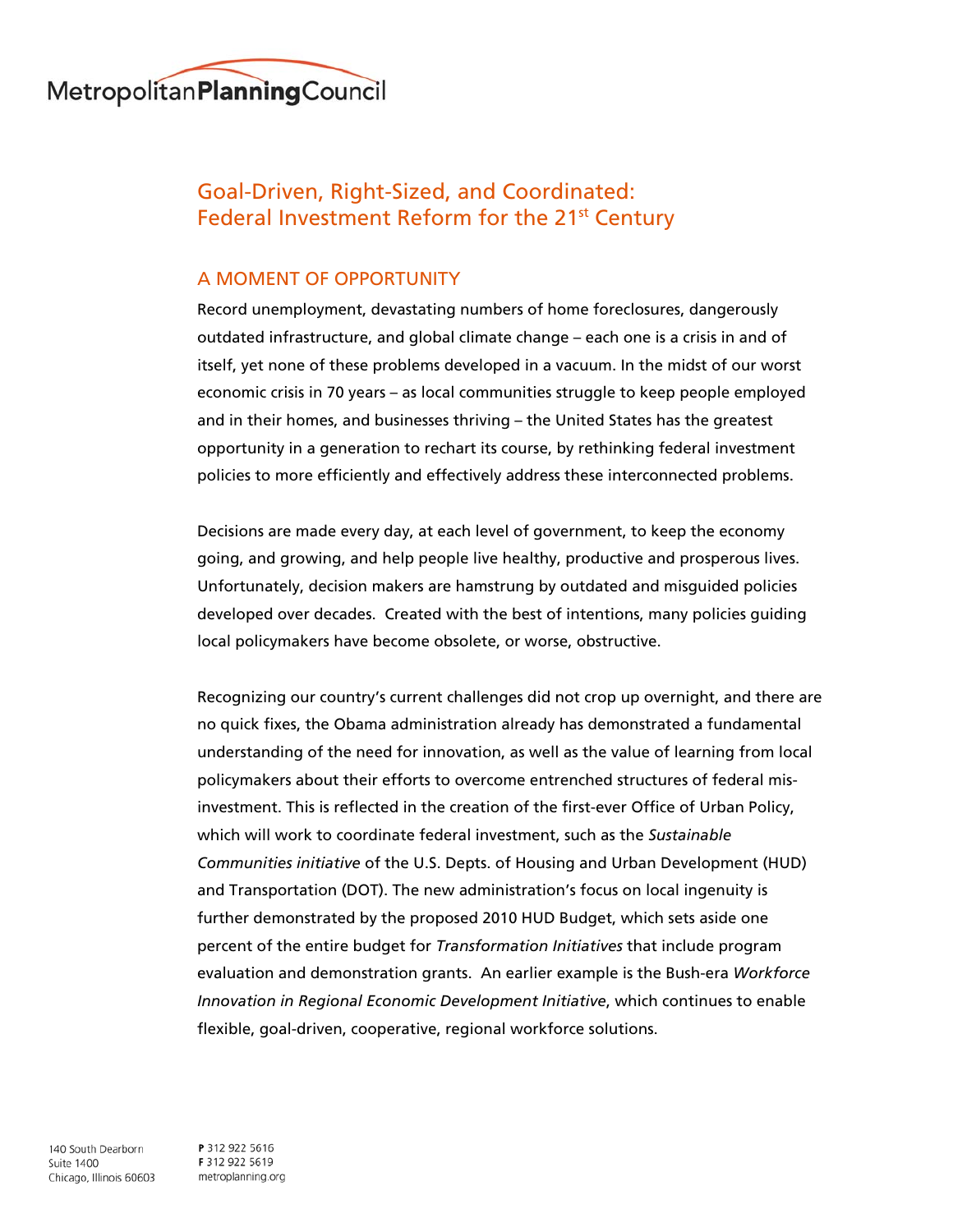In metropolitan Chicago, as in other regions throughout the country, there are communities and local agencies that already have conceived of creative new ways to meet their housing, transportation, environmental, and economic development needs. These initiatives are succeeding despite the inertia of traditional investment mechanisms. Some have developed out of necessity, as Band-aids to fix problems that would not have existed if federal resources had supported comprehensive community planning and priorities. Others have been borne out of resourcefulness, by communities looking to make the most out of limited funds.

Locally proven models must inform a new framework for federal investment. It should reward innovation and collaboration, and direct resources where they will have the greatest benefit – not based on politically contrived formulas, but measured against objective, quantifiable priorities and project selection criteria. In other words, the investment the federal government makes should put us on a clear path to a more socially equitable, environmentally sustainable, and economically viable nation.

With the Obama administration opening the door to a renaissance in federal investment policy, a number of civic partners, in the Chicago region and nationwide, are developing and advocating for specific policy recommendations that seek to inform and reform federal investment strategies. These partners are gathering examples of activities currently underway in local communities to illustrate the kind of innovation and ingenuity that should be represented in a new federal investment framework, which should have the following core characteristics:

- Federal investment dollars at all levels (federal, state, regional, and local) promote the **three principles** of economic viability, social equity, and environmental sustainability.
- Those principles **translate into priorities** that could be objectively measured and pursued through a variety of means.
- The above priorities mirror the **criteria** by which public investments are selected.

Key partners in the Chicago region and elsewhere are engaged in a multi-faceted effort to identify, promote and implement recommended federal investment reform.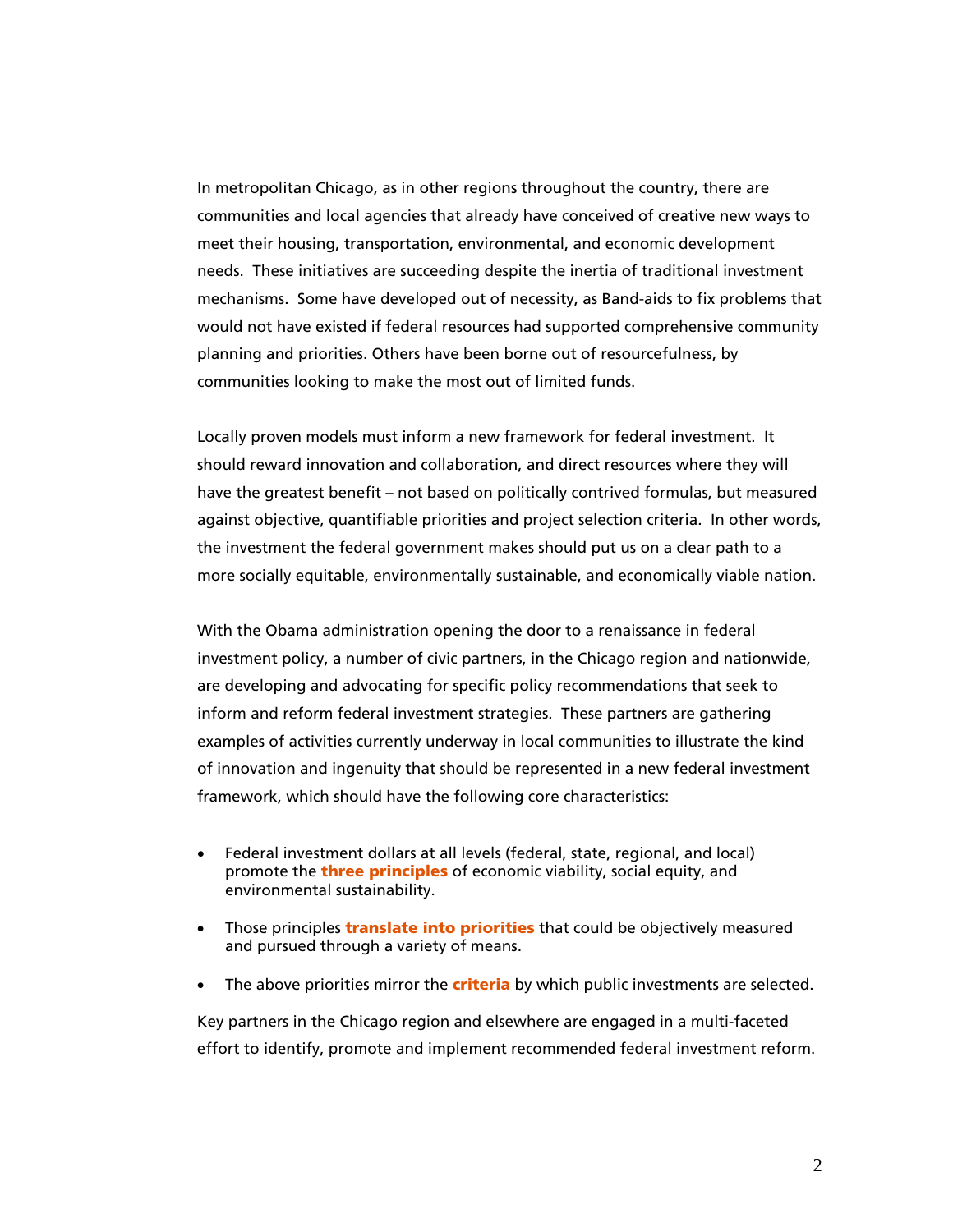The partners will continue to develop and promote new initiatives that demonstrate the benefits of a new federal investment framework locally, statewide, regionally, and federally, and build broad support for those innovations. These partners will offer their assistance to apply the tenets of this framework to reform currently failing or underperforming federal programs.

## THE CASE FOR REFORM

To bring to life the enormous potential of federal investment reform, this paper offers five case studies that exemplify this framework in action. A new federal framework must ensure investment is:

- **Goal-driven:** Investment should be based on desired policy outcomes, not specific means or pet projects. The best investment – be it roadway or railway, treatment plant or wetland – should be determined and funded according to the project's quantifiable benefits when compared to other spending priorities.
- Right-sized: Solutions should be planned and implemented at the scale of the problem. Traditionally, most federal money has gone to states and then individual municipalities, creating costly local competition for resources that does not reflect the interjurisdictional and regional nature of our most pressing policy issues. Federal investment should spur shared solutions to shared problems, with the flexibility to scale investment up or down as necessary.
- Coordinated: Complex, multi-issue problems require integrated solutions. For example, "best practices" in housing solutions are linked to transportation, workforce development, and energy efficiency. However, federal funding tends to be issue-specific and complicates private sector involvement. The models described below break out of these "silos" wherever possible.

Illustrative case studies, like those in this paper, demonstrate the kinds of opportunities federal investment should encourage and replicate, but too often misses out on. There is an historic opening in 2009 for public and private sector partners at the local and national level to define a new framework for federal investment informed by these innovative models, supplemented by research, critical analysis, and public input. Goal-driven, right-sized, coordinated innovation in a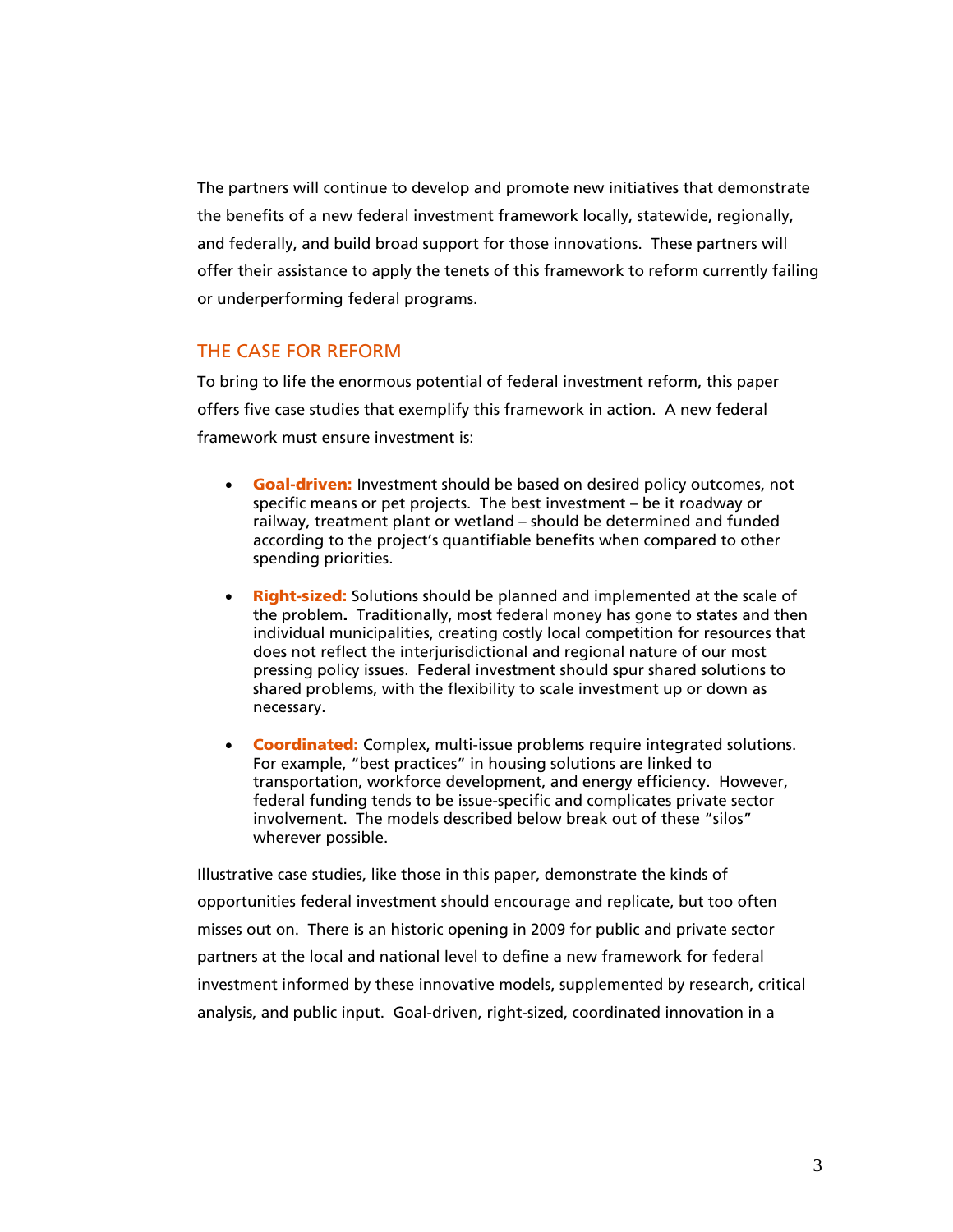shared pursuit of economic viability, social equity, and environmental sustainability is the only ticket to true, lasting recovery.

### MODELS FOR REFORM

The disconnects and inefficiencies in federal investment often are mirrored by states and local units of government – they match federal funds, use similar definitions and goals, and funnel funding through issue-specific agencies. States are too often restricted by these issue-specific, formulaic mandates, and attempt to achieve fairness by spreading resources far and wide, but fail to account for actual need or the cost versus benefits of these investments.

Meanwhile, mayors and municipal leaders need to keep their communities functioning, often without sufficient resources. The state and federal support they do receive is indispensable, but frequently comes with strings attached that are not flexible enough to truly address the root causes of the challenges they face. The result is counterproductive competition, instead of cooperation, between municipalities.

The current federal administration has had to act quickly and decisively to confront an historic economic crisis that touches virtually every aspect of American life. It is forced to do so within the constraints of a massive bureaucracy. Certain programs within the American Recovery and Reinvestment Act (ARRA) have built-in flexibility, making them prime candidates to lead the way on the new federal investment framework espoused here. Other ARRA initiatives do not reflect the same spirit of innovation, and should not be saved for the long-term. The task of economic recovery was too large, and the timeframe too short, for comprehensive reform. Concurrent with ARRA, however, several efforts have taken advantage of new federal receptivity to local innovation by working across municipal borders, issue areas, and programs to maximize the impact on communities and the lives of their residents.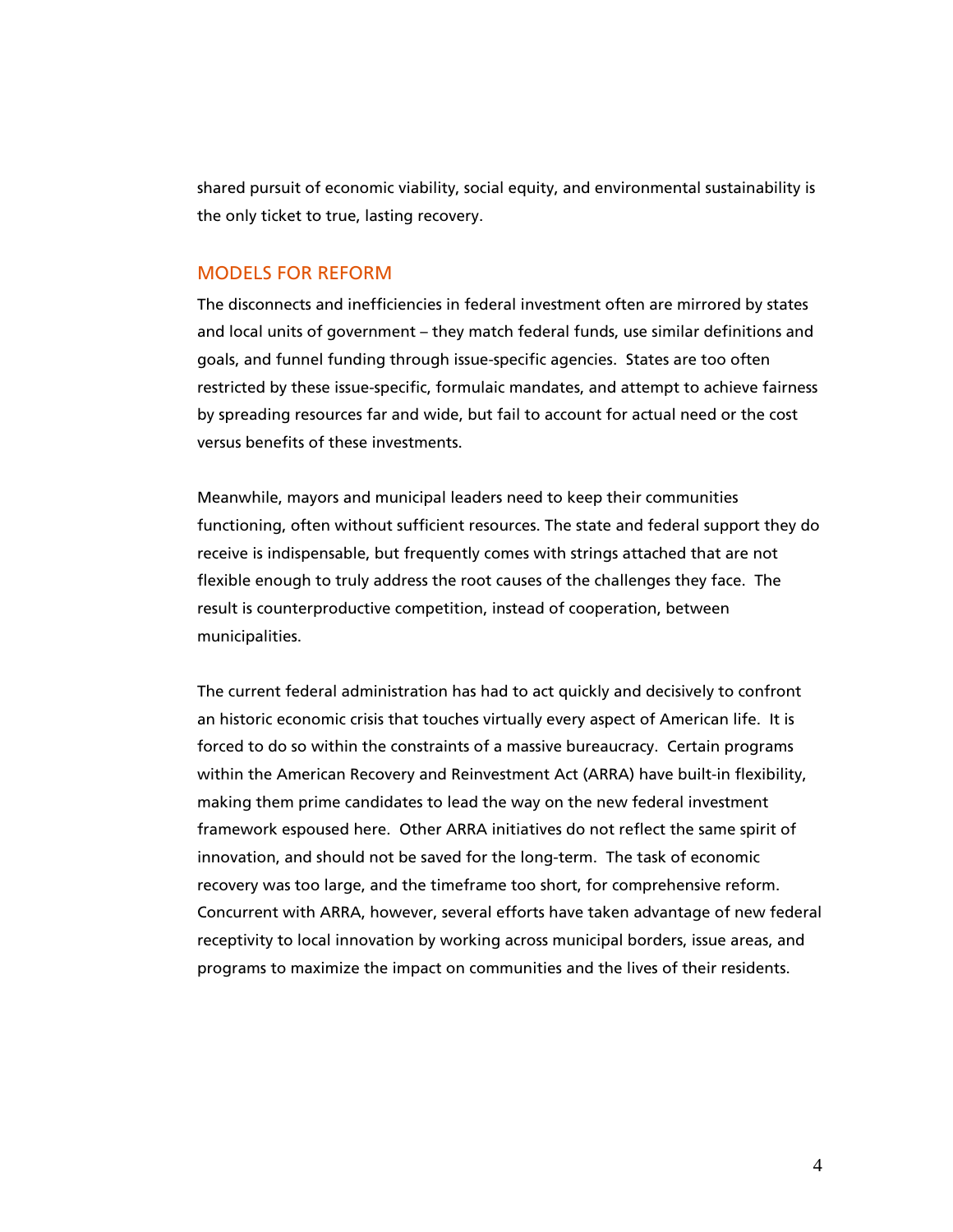#### *Case Study: Neighborhood Stabilization Program*

*The current housing crisis has been marked by unprecedented rates of foreclosures across the United States. Few communities have escaped unscathed. In November 2008, the federal government responded by creating the Neighborhood Stabilization Program (NSP), which provides funding to address the problem of foreclosed, abandoned, vacant, and blighted properties. While foreclosures occur within defined municipal borders, their impacts on housing and labor markets do not. The initial round of federal NSP funding offered no explicit incentive for interjurisdictional cooperation to address shared foreclosure issues; nonetheless, one cluster of communities in southern Cook County, Ill., voluntarily opted to do just that.* 

*Even before the current housing crisis, foreclosures have been all too common in southern Cook County, an area of the Chicago region hobbled by industrial decline. Despite that, Chicago's southern suburbs have been an incubator for new leaders and partnerships seeking to reverse that downward trend. Since late 2008, the Metropolitan Planning Council (MPC) and Metropolitan Mayors Caucus have worked with the South Suburban Mayors and Managers Association to formalize an 18 community steering committee that is piloting a coordinated, interjurisdictional response and joint applications for NSP and other resources. The amount of NSP funding available to southern Cook County pales in comparison to the scope of the problem; making a significant impact hinges on cross-border, goal-driven use of NSP funding.* 

*Within the South Suburban NSP partnership, project selection criteria will target limited resources to neighborhoods close to transit and near areas with existing economic development activity, to improve access to opportunity for residents and leverage the impact of initial investments. The municipal collaboration creates economies of scale through bulk acquisition of foreclosed properties and creation of a centralized contact*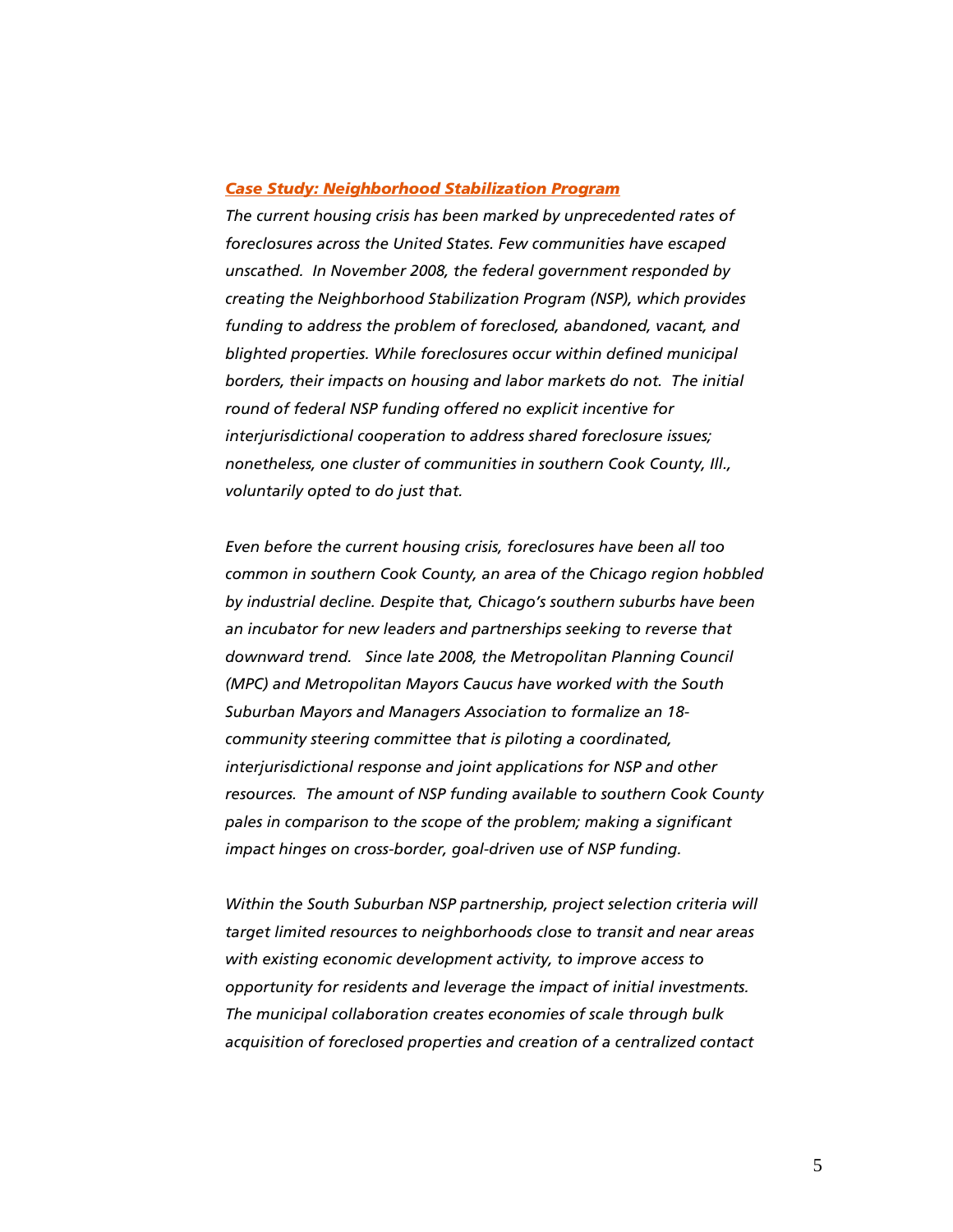*point for developers, federal and state governments, and employers interested in local housing options for their employees. Collaboration also reduces needless replication of municipal staff and outside consultants.* 

*To break out of funding silos, the 18 municipalities involved in the collaborative NSP effort are linking housing, job creation, energy conservation, and transit expansion. Many of the housing activities proposed in the joint NSP application will build upon a complementary effort by the Regional Transportation Authority (RTA) to further transitoriented development in southern Cook County and to create needed retail and job opportunities. The same communities are pursuing other streams of federal, state and private funding – for weatherization and energy efficiency – for integration into their NSP activities. This funding will help redevelop distressed properties in an energy-efficient way, concentrate investment, and connect new renters and homebuyers to transit opportunities. Such integration across typically disparate programs is the type of fresh – and green – approach that will lead to significant improvements in such priorities as reduction of vehicle miles travelled, greenhouse gas emissions, and transportation costs per household.* 

*To ensure work like this collaborative NSP effort can both be implemented locally and replicated at other scales, MPC is engaging federal and state leaders to explicitly encourage flexible, cooperative solutions in the allocation of investment dollars. MPC and its local partners have worked with the transition teams of both President Barack Obama and Illinois Gov. Pat Quinn to urge policy shifts to support such cutting-edge efforts. As a result of the introduction to some of the creative collaboration happening on the ground in the Chicago region, HUD has added provisions to the second round of NSP funding, due later in 2009, to fund and reward collaboration between local communities.*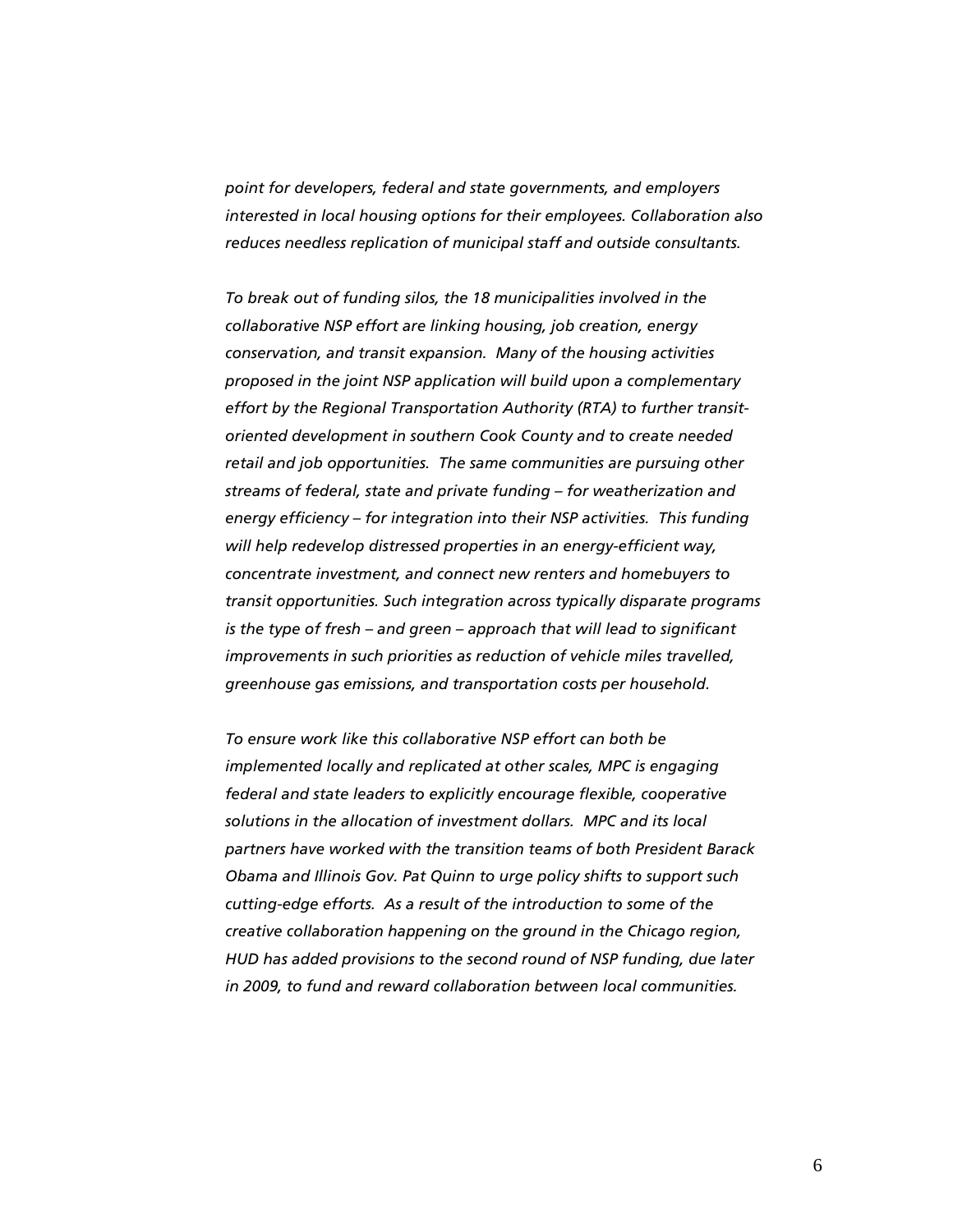The majority of federal investment is directed toward states and municipalities, despite the regional nature of many policy challenges. Regions are comprised of overlapping jurisdictions, and defined by intertwined systems such as housing and labor markets, transportation networks, and watersheds. Yet, regions are rarely recognized when federal funds are distributed and there are few incentives for state or municipal leaders to respond to regional issues with regional strategies. This creates scattered, point-by-point – and thus ineffective – solutions to systemic problems. Metropolitan Planning Organizations have focused almost exclusively on transportation issues, so that broader regional concerns of equity, sustainability, and viability are rarely addressed in connected and comprehensive ways. More efficient investment in metropolitan regions will produce substantial, tangible benefits as a result of their dense concentration of population, labor, wealth, and innovation.

However, not all regional systems are metropolitan. Water, workforce, transportation, and wildlife systems often encompass even broader swaths of land than metropolitan areas. A new framework for federal investment should encourage and facilitate solutions matched to the scale of the problem. This will require built-in flexibility so federal dollars targeted at specific policy priorities can be accessed and leveraged by states, regions and municipalities to respond effectively and efficiently to both place-based and geographically intertwined challenges.

#### *Case Study: A Statewide Framework for Regional Water Supply Planning*

*Population growth and climate change put more stress on our water supplies every day, making coordinated planning imperative if we hope to sustain economic growth, ecological integrity, and quality of life. Northeastern Illinois alone is expected to add 3 million people over the next 40 years. Similar population growth is projected statewide. Despite popular belief, our water sources are limited. Northeastern Illinois uses close to its entire Lake Michigan diversion, the deep bedrock aquifer is severely depleted, and many of the region's rivers flow at the minimum threshold needed to protect water quality. Planning for and management of water supplies must recognize the natural flow of water defies political boundaries. Rivers run across borders, subsurface aquifers*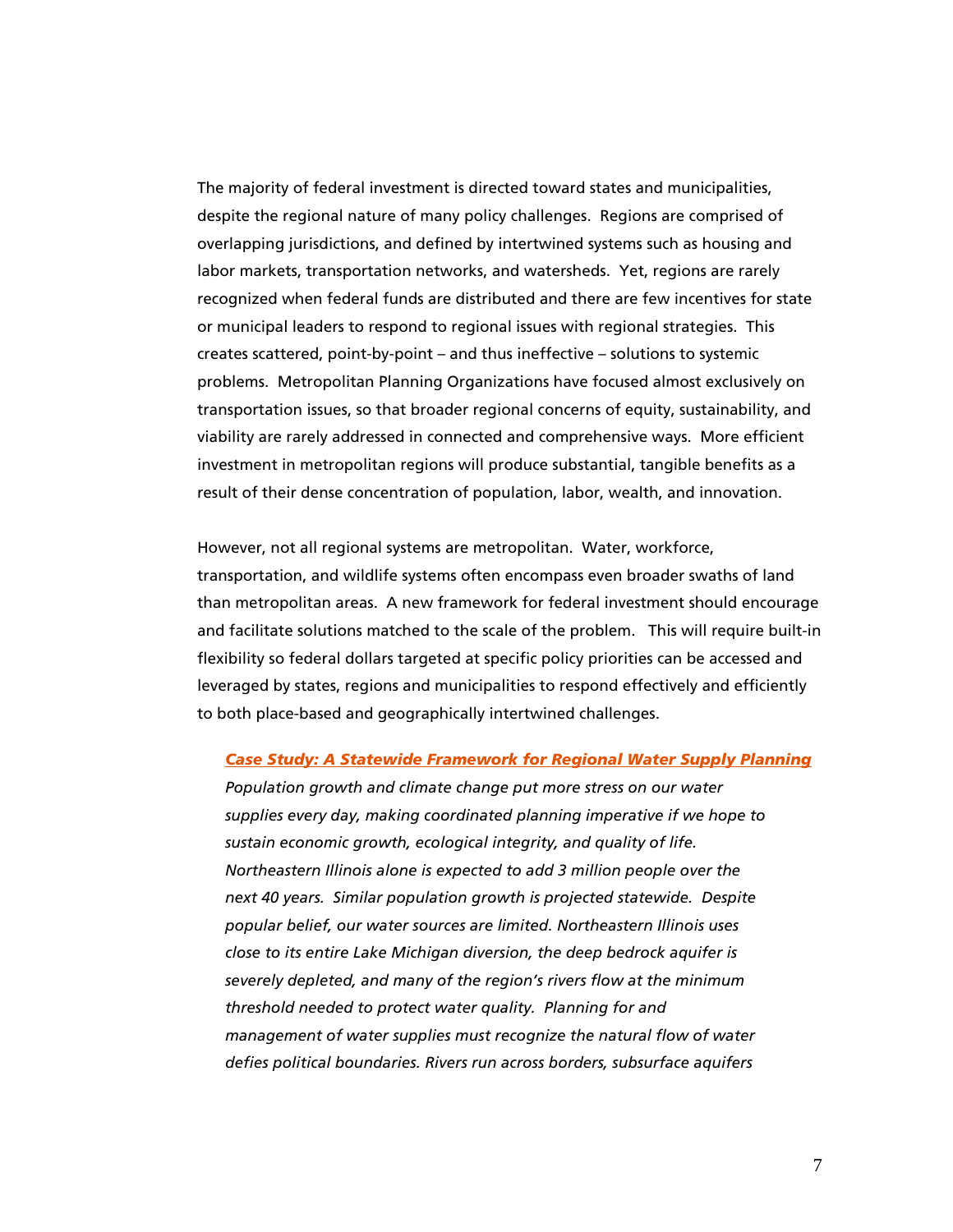lay below multiple communities, and rain falls where it will. Conserving *water and protecting watersheds requires tools and incentives for regional planning and interjurisdictional coordination.* 

*For several years, MPC and Openlands have been building a statewide model for regional water supply planning in Illinois that would link water investments to established goals, plans, and project-selection criteria. A 2005 executive order established two pilot regional planning groups – one in northeastern Illinois facilitated by the Chicago Metropolitan Agency for Planning, and one in east central Illinois in the area served by the Mahomet Aquifer – but did not identify any ways in which state policies would encourage local adoption of regional strategies.* 

*Any type of regional planning is more contextually nuanced than a broad state plan, and because the regional water supply planning process is participatory, local units of government would be able to develop consensus on preferred strategies for managing supply and demand. A state water resources board would identify overarching priorities for Illinois water management – reduction of per capita consumption, reduction of unaccounted water loss, and adoption of conservation pricing – and ensure federal and state funding programs reward local units of government that help implement regional strategies and cooperate with neighboring jurisdictions.* 

*This promising model, however, would require significant shifts in federal funding strategies. The federal government currently invests approximately \$6 billion a year in the water infrastructure of our nation's cities and towns, largely for the purpose of meeting Clean Water Act regulations and treating wastewater. Water conservation, demand management, efficiency upgrades, and green infrastructure are not currently addressed by federal priorities. Such projects struggle to be competitive in the current allocation processes for federal funding.*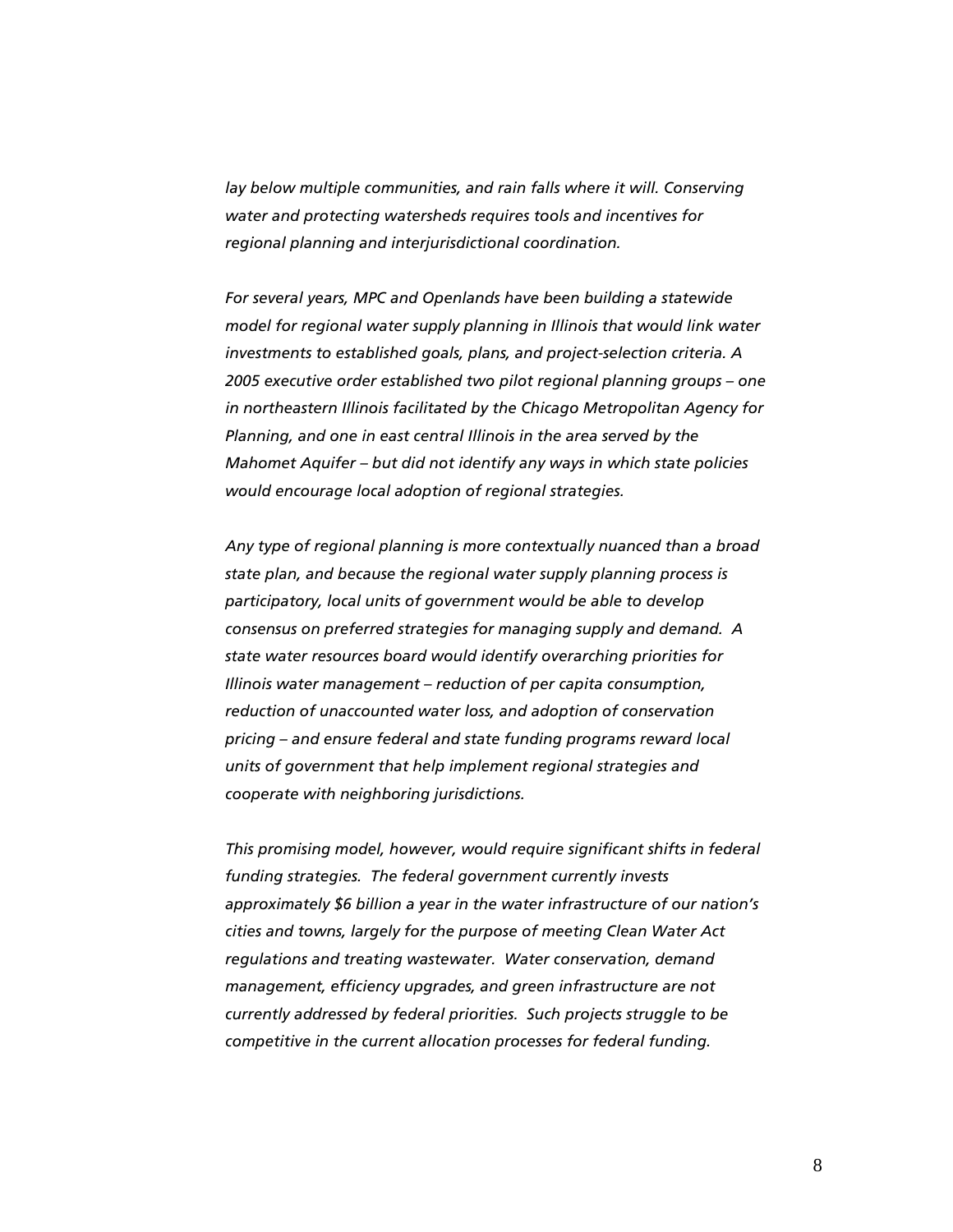*Additionally, the systems that treat drinking water and wastewater are typically built and managed by individual municipalities. As a result, federal and state funds go to municipalities without any incentive for cooperation. However, because water supplies from aquifers and rivers cross municipal borders, protecting them inherently requires interjurisdictional planning and funding with the built-in flexibility to respond to problems at the most efficient scale possible.* 

*The American Recovery and Reinvestment Act set aside 20 percent of water infrastructure dollars for "green" projects, but without specific measurable goals or criteria for selecting the most innovative, effective projects. ARRA language cites the possibility to 'intermunicipal' projects, but does not suggest any means by which states could or should prioritize cooperative projects. The federal government must make an ongoing commitment to water supply solutions, and Illinois should mirror that action by dedicating revenue to fund new water infrastructure and programmatic expenses that will ensure safe, sustainable water supplies. Municipalities that pursue federal priorities and cooperate across borders should receive funding preference over those that do not.* 

In a  $21<sup>st</sup>$  Century federal framework, local governments would improve their standing for federal and state funding allocations by creating local comprehensive plans that pursue shared priorities, participating in interjurisdictional partnerships to resolve sub-regional issues, and implementing strategies from comprehensive regional plans. Local governments would be motivated to participate more actively in regional planning because they would shape the process and benefit from the results. Pressing regional priorities, from conserving shared water resources to training qualified workers to meet the needs of emerging economic sectors, would be championed by local leaders. Regional plans would guide and reward, but not dictate, investment by constituent communities.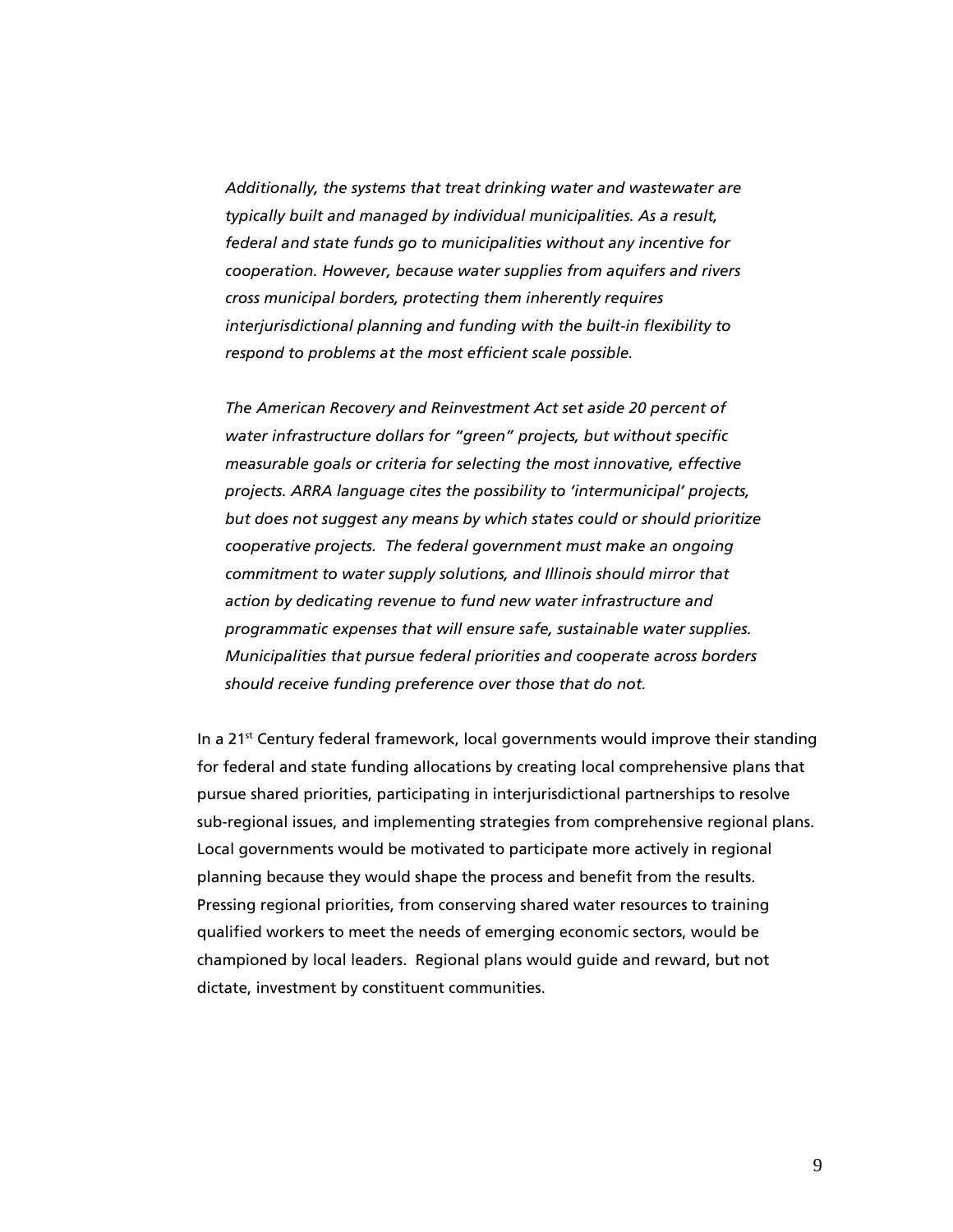#### *Case Study: WIRED*

*Federal investment in workforce development has been driven largely through state and local mechanisms. The main federal legislation funding workforce and training programs, the Workforce Investment Act of 1998 (WIA), directs governors to appoint a State Workforce Investment Board and develop a State Workforce Investment Plan. Each state, in turn, designates local Workforce Investment Boards, through which the majority of the funding reaches program participants. This has, despite its intentions, led to fragmented approaches to workforce development that are rarely responsive to either employer or worker needs in the regional marketplace.* 

*The goals of WIA have tended to focus almost entirely on training workers for employment, which is noble but insufficient. Many programs churn out graduates for jobs that do not exist, while emerging or constantly evolving industries, such as green jobs or advanced machine operation, face constant shortages of qualified workers. Workforce programs should meet the needs of workers, employers, and regional economies. Workers require career training and adult education, but also greater connections between job opportunities, housing, and transportation. Employers need programs that keep speed with changes in technology, and regional economies need adaptable workforces to meet the ebb and flow of the market.* 

*One effort to address workforce skills from a more regional and outcomeoriented perspective is the Workforce Innovation in Regional Economic Development (WIRED) Initiative. Since February 2006, U.S. Dept. of Labor has issued WIRED grants to 39 regions across the country, with each of the first 13 regions receiving a \$15 million award over a three-year period and each of the subsequent 26 regions receiving a \$5 million award over a three-year period. These regions included both major metropolitan areas,*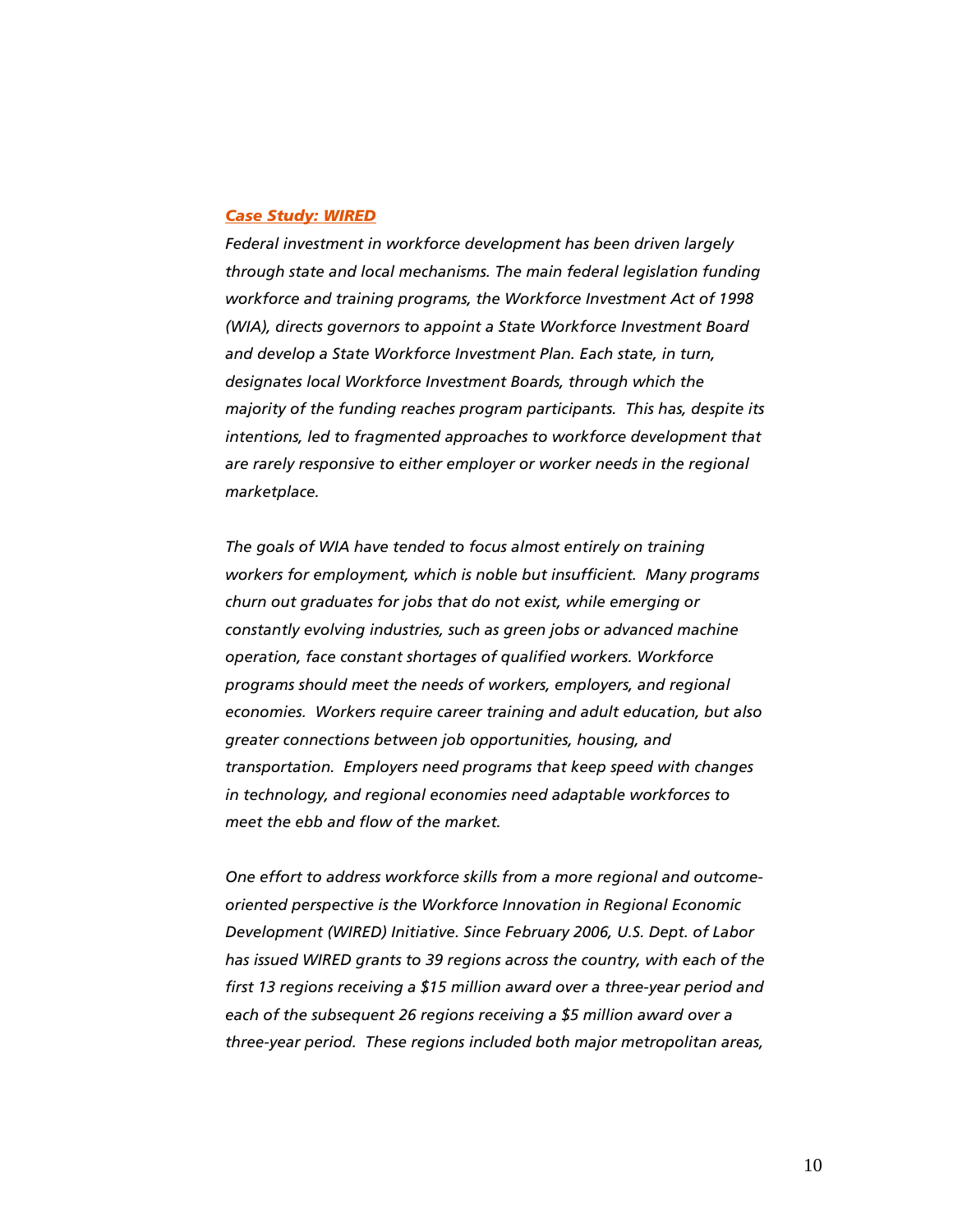*such as Los Angeles and Philadelphia (the Chicago region has not received one), and less densely populated regions, such as eastern Montana and coastal Maine. Recognizing that workers travel across geopolitical boundaries to pursue work and learning, and that business development assets are not confined to cities, counties, or states, WIRED emphasizes collaboration across borders and sectors.* 

*WIRED grants have funded regional partnerships that respond more effectively to emerging industries and technologies to address challenges not confined to local areas or single jurisdictions. For example, the California Innovation Corridor stretches from Oakland to the Mexico border and contains dozens of jurisdictions, but is unified in its commitment to support the aerospace industry. WIRED grants are helping to address the changing nature of the industrial base in Michigan, impacting 24 counties and the majority of the state's population. Decline of the textile, tobacco and furniture industries, and potential of the healthcare, transportation, logistics, and creative industries are being addressed in the Piedmont Triad region of North Carolina – an area that includes 12 counties and five workforce investment boards.* 

*While the results of WIRED vary between programs, it is a good example of the federal government adopting broad goals and then granting regions the flexibility to determine their own course. The same approach should be implemented more broadly – to benefit growing sectors the Chicago regional economy and beyond – but also integrated with housing and transportation investments that will benefit both employee and employer.* 

The existing structure for most federal investment remains flawed. Solutions are not easily planned at the scale of the problem. Projects are not selected based on their quantifiable benefits. Historic, artificial divisions between policy issues such as housing, transportation and environment continue to dictate and restrict action at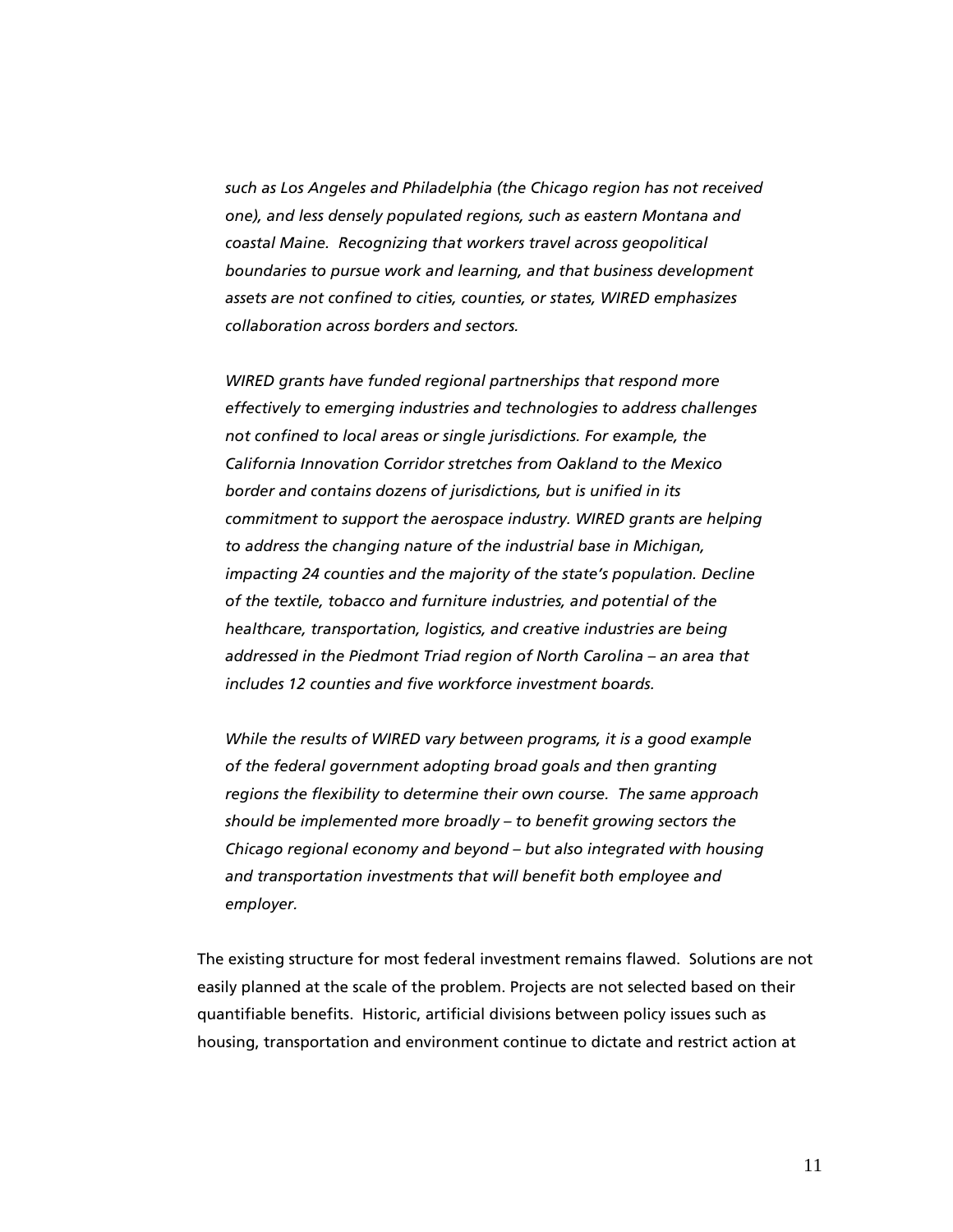the state and local levels. These systemic disconnections pervade even the relationships between seemingly natural partners – such as public housing authorities and the residents and communities they serve.

# *Case Study: Public Housing Authority Coordination and Housing Choice Vouchers*

*Low-income workers throughout the nation struggle to find quality affordable homes close to secure, decent-paying jobs. For those using rent subsidies, the ability to move closer to a good job has historically been challenged by HUD policies that limit the ability of Public Housing Authorities (PHAs) to work beyond their own jurisdictions, collaborate regionally, and ensure that government support goes with residents as they seek better employment opportunities.* 

*Housing Choice Vouchers (HCVs) are an increasingly powerful tool for the Chicago region's 14 PHAs to advance the housing component of comprehensive plans, as well as address the mismatch between people's earnings and local housing costs. HCVs are designed to be portable, supporting households in moving to higher job growth areas near good jobs, transit and schools. Such "mobility moves" to opportunity areas are allowable within one PHA jurisdiction and across borders, but are often complicated by outdated and cumbersome policies.* 

*HCVs pay the difference between 30 percent of an eligible households' income and the local Fair Market Rent, which is good for low-income workers trying to afford homes in employment centers. Unfortunately, there are rarely affordable homes in these areas, and there are many policy barriers preventing communities and PHAs from working together to meet affordable housing needs in job-rich markets. There are no federal incentives to encourage the collaboration necessary between*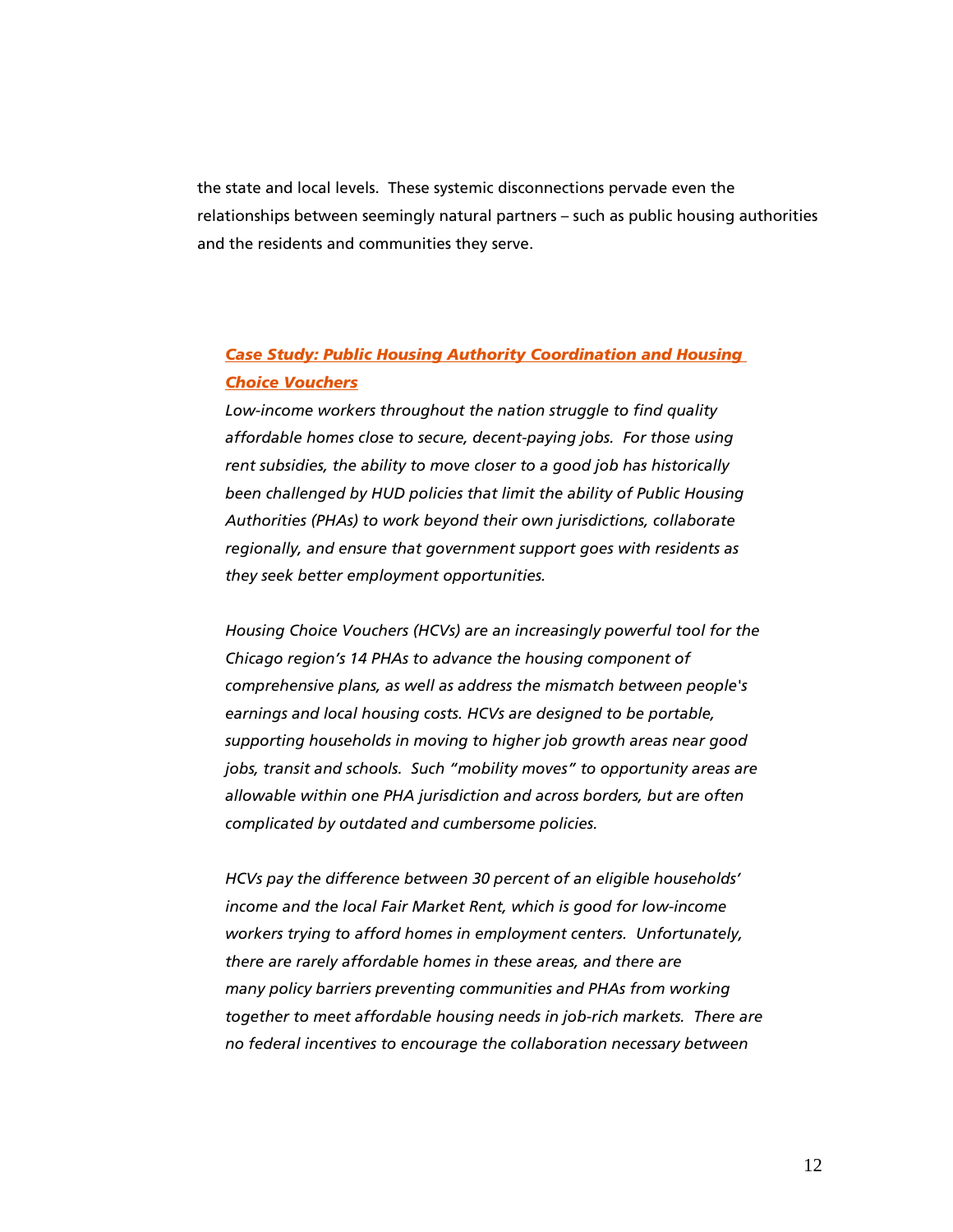*PHAs and policymakers, or even among PHAs within the same region, to utilize HCVs to encourage residents to locate near available jobs and convenient transit. As a result, HCVs are used as the exception, rather than as the norm.* 

*Providing local leadership to address these obstacles, MPC and several PHAs in the Chicago region have organized and piloted two initiatives* – *one with the State of Illinois and the other with HUD* – *to encourage the regional collaboration necessary to support HCV families in their efforts to find affordable housing in quality neighborhoods.* 

*One pilot, the Regional Housing Initiative (RHI), has created a new supply side tool to increase the housing options in opportunity areas affordable to people on the HCV waiting list. It has forged needed alliances between local mayors and created financial incentives for private developers. Funded by a simple conversion of tenant-based HCVs to project-based funding, RHI provides operating subsidies to developers and owners of quality rental housing and is advancing local efforts to integrate housing, job and transportation investments. To date, participating PHAs have awarded more than 200 RHI vouchers to 15 viable developments, supporting a total of 707 new homes, largely in mixedincome communities.* 

*The other initiative, the Portability Pilot, tackled issues related to the transferability of tenant-based vouchers for households interested in moving from one PHA jurisdiction to another to access better jobs, transit, and schools. It was inspired by research that showed local PHAs spend over \$1 million annually helping households move between each other's jurisdictions, a frustrating and costly process with limited success. For the pilot, a third-party, mission-based housing and mobility counselor administered moves with better outcomes – for the families and PHAs alike – at a lower cost. The Portability Pilot has helped 300 families move*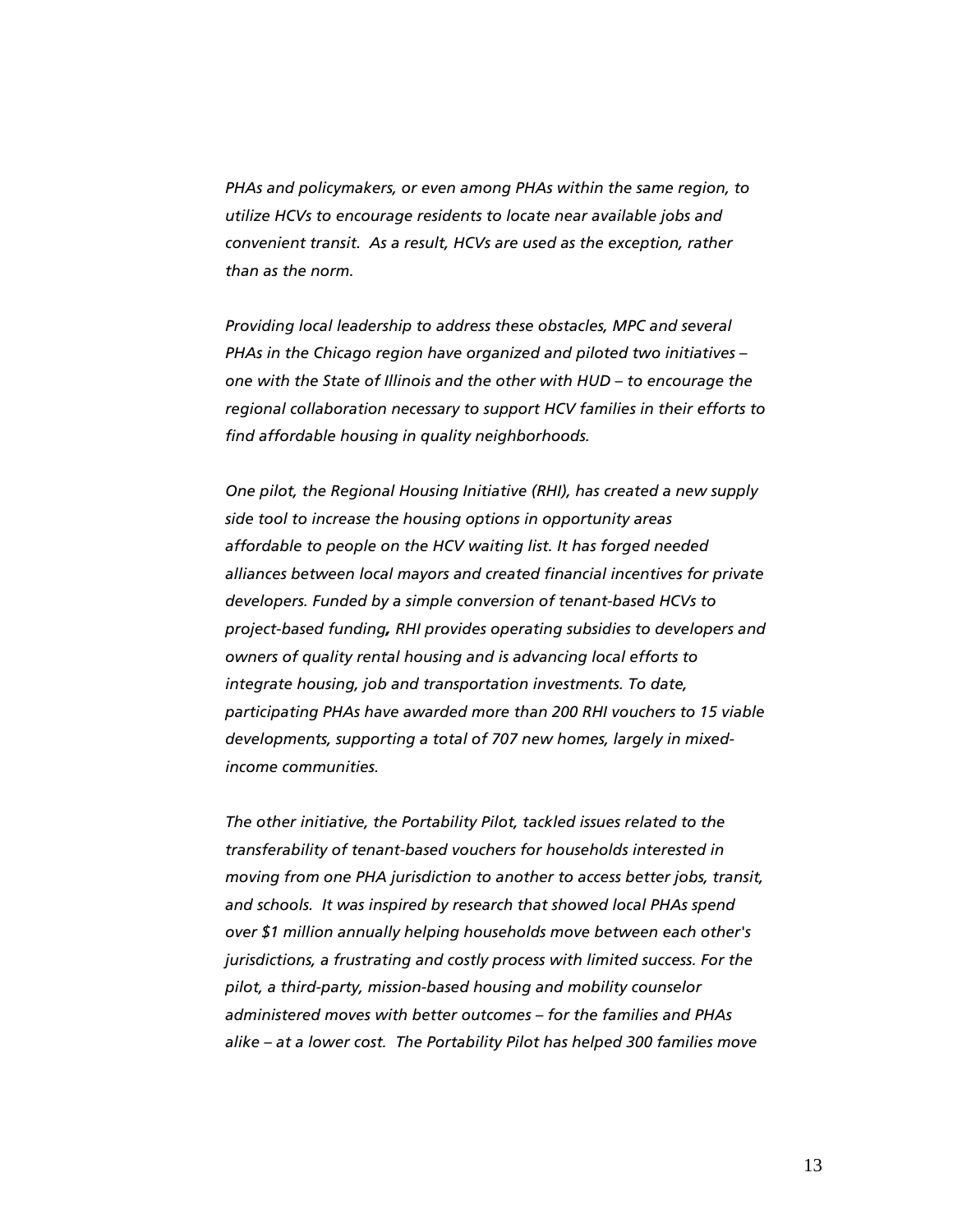*to job centers, with a higher rate of moves and lower administrative cost, than the standard program.* 

*HCVs capture the integrated, regional nature of housing, transportation, and employment systems. Just as transit and workforce investments should be rewarded for responding to the density and affordability of the local housing stock, housing programs should be evaluated and prioritized based on their connection to good jobs, transit and schools. PHA coordination has come a long way, allowing for programming that more effectively responds to the regional scale of housing and job markets. However, funding for HCVs is still allocated with little regard for how well they enable low-income workers to move to job-rich communities. HUD and state housing agencies must encourage PHAS to work with local policy makers. Performance criteria and incentives will ensure that HCVs are used to advance measurable priorities – such as reducing household transportation costs – as effectively as possible.* 

The ramifications of uncoordinated, fragmented federal investment, mirrored by state and local action, have been felt most deeply in Chicago's isolated, impoverished public housing system for decades. Federal housing investment, with complementary efforts in transportation, workforce development, human services, and recreation, can create vibrant mixed-income communities woven into the urban fabric. The seeds of successful communities have been planted by the Chicago Housing Authority's Plan for Transformation. Now, coordinated federal, state and local investment is needed to provide connections to transit, jobs and recreation.

#### *Case Study: Reconnecting Neighborhoods*

*In the late 1990s, the federal government attempted to salvage public housing by pumping millions of dollars into the Chicago Housing Authority's Plan for Transformation and other similar redevelopment efforts across the nation. The initial purpose of the Plan was to create new mixed-income communities to rescue nearly 25,000 public housing*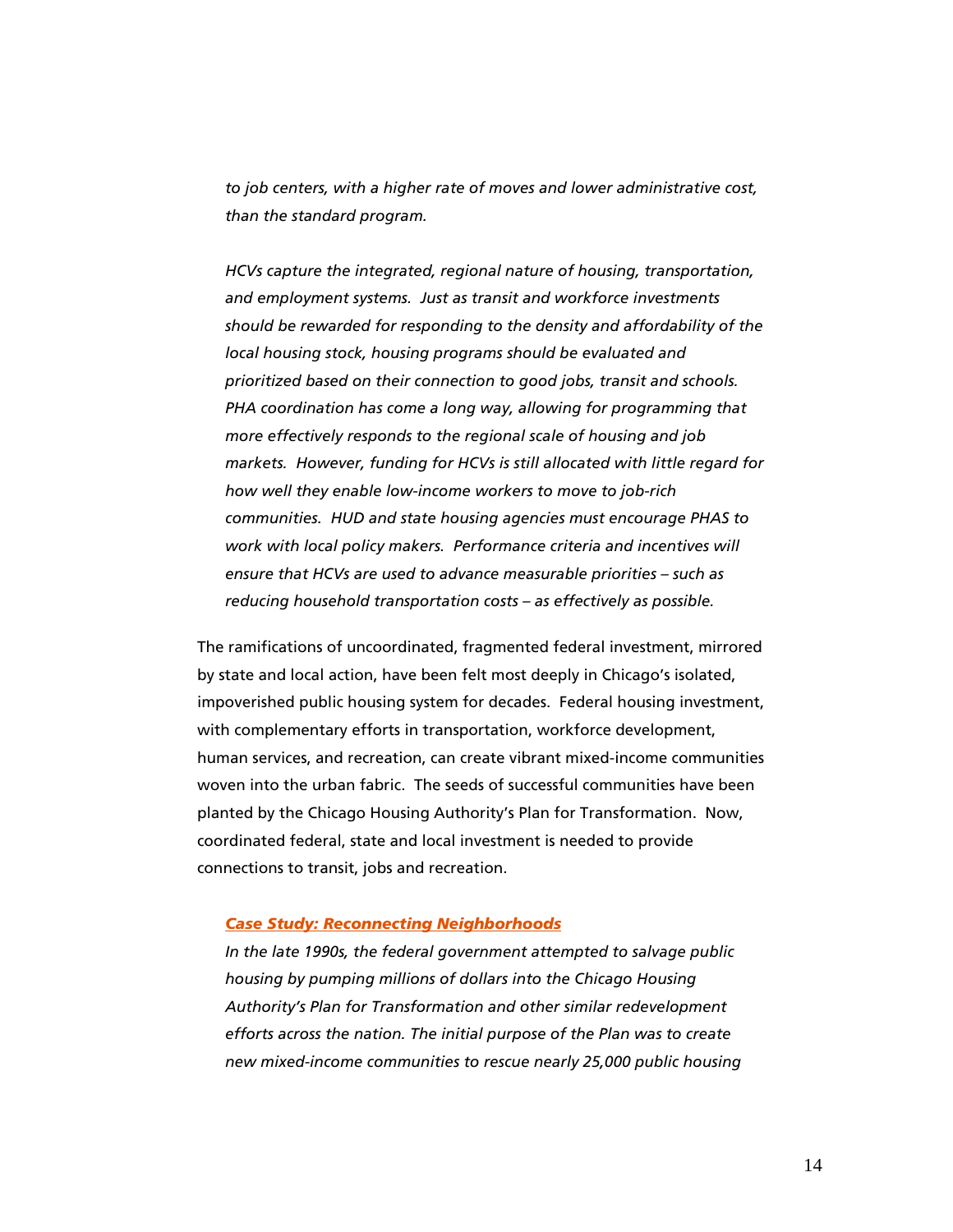*families from deteriorated, unsafe high-rises. This infusion of funds from HUD was necessary to building the new physical structure of public housing, but did not fund the interconnected needs of a truly successful community, particularly access to retail, jobs, open space, and public transportation.* 

*In Chicago, many local, state, foundation, and private partnerships have been formed to supplement federal dollars for community investments, including establishing new charter schools and parks. However, integrating transportation around the sites has been an uphill battle, largely because the federal resources that support housing and transportation are so uncoordinated. Reconnecting Neighborhoods, a collaborative effort between the City of Chicago, RTA, MPC, and the consulting firm HNTB, is recommending specific investments to increase transit access, allow for multiple modes of transit, and improve the retail environment around three Plan for Transformation mixed-income communities. This type of post-development coordination, goal-setting, and investment should not have been necessary, but was made so by the disjointedness of federal funding policies.* 

*Reconnecting Neighborhoods has identified four interconnected goals:* 

- *Equity: Ensuring residents of mixed-income communities, particularly those with low and moderate incomes, have access to adequate retail and job opportunities, and safe and reliable public transportation.*
- *Affordable housing: Maximizing the significant investment in the Plan for Transformation with the creation of 'complete' communities that reduce the cost of both housing and transportation for residents.*
- *Greenhouse gas reduction: Providing alternative transportation choices to residents in neighborhoods that are conveniently located near Chicago's Central Business District.*
- *Transportation cost and vehicle miles traveled reductions: Creating low-cost transportation options that provide an alternative to driving and its related costs.*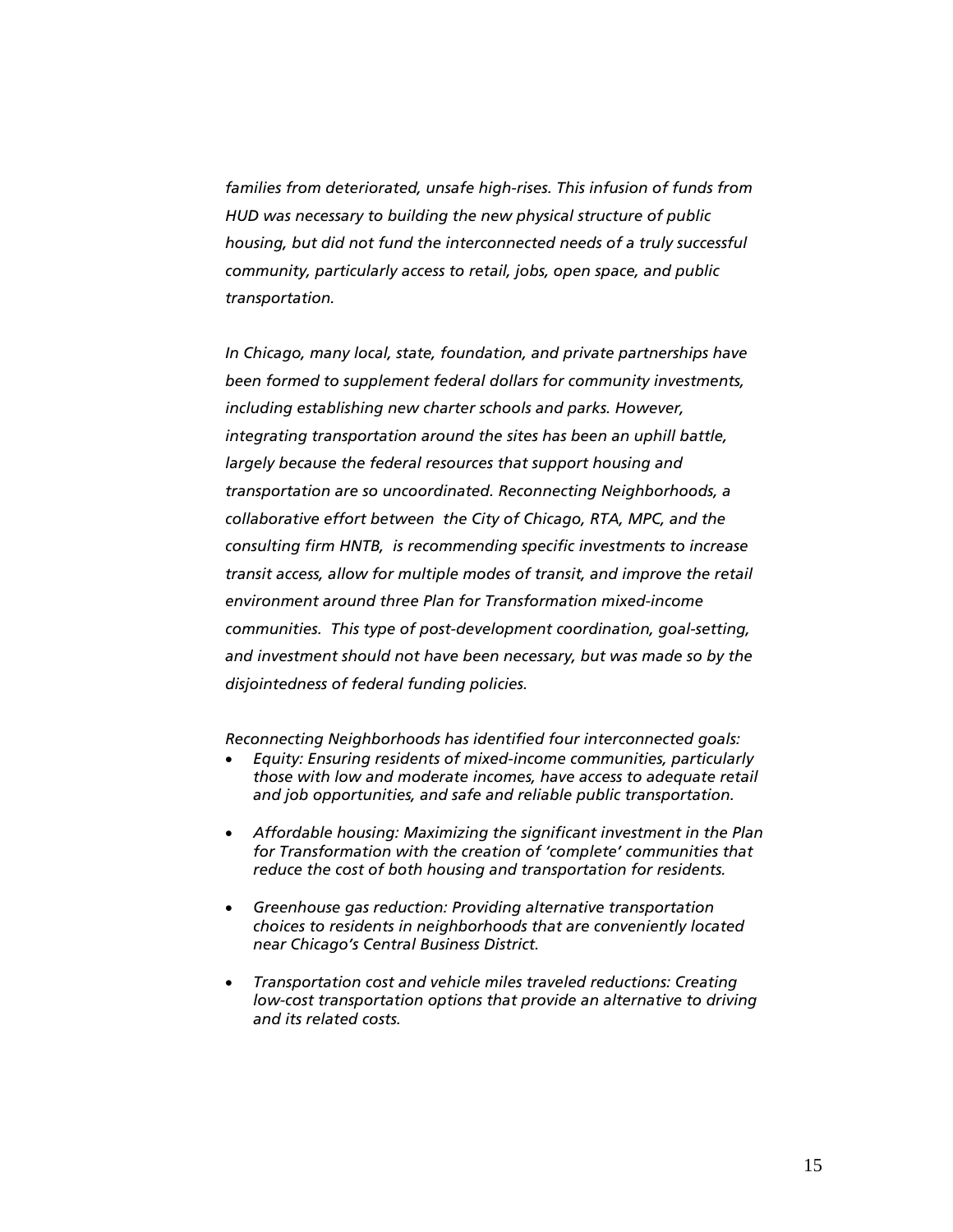*Developing new retail options, train stations to serve the growing neighborhoods, a streetcar line, and better pedestrian and bicycle amenities are just some of the recommendations resulting from the twoyear Reconnecting Neighborhoods study.* 

*Reconnecting Neighborhoods was guided by an Intergovernmental Advisory Committee comprised of local and state officials in the fields of planning, transportation infrastructure, public-private finance, economic development, and affordable and public housing, as well as elected officials, developers, and private sector, and community stakeholders. Breaking down disciplinary and issue silos from the start of the project has been key to vetting recommendations and identifying resources necessary to implement them. Yet, without these same connections occurring at the federal level, through program coordination and funding incentives, many of the recommendations may be stalled.* 

*To ensure federal investments have the intended effect of providing quality public housing in thriving, economically strong, mixed-income communities – which should have been HUD's driving purpose a decade ago – all federal agencies that impact community development should align resources and maximize the return on their investments to promote healthy and sustainable communities. A new, goal-driven framework for federal investment would minimize the need for projects such as Reconnecting Neighborhoods to rectify the problem of "siloed" issuespecific funding.* 

# SOLUTIONS AT ALL LEVELS

Reforming the federal government's investment framework is a huge undertaking, and will require input and participation from the U.S. Congress, state and local governments, as well as the civic and private sectors. It also will require patience, flexibility, and openness to a new way of doing business. However, if the work to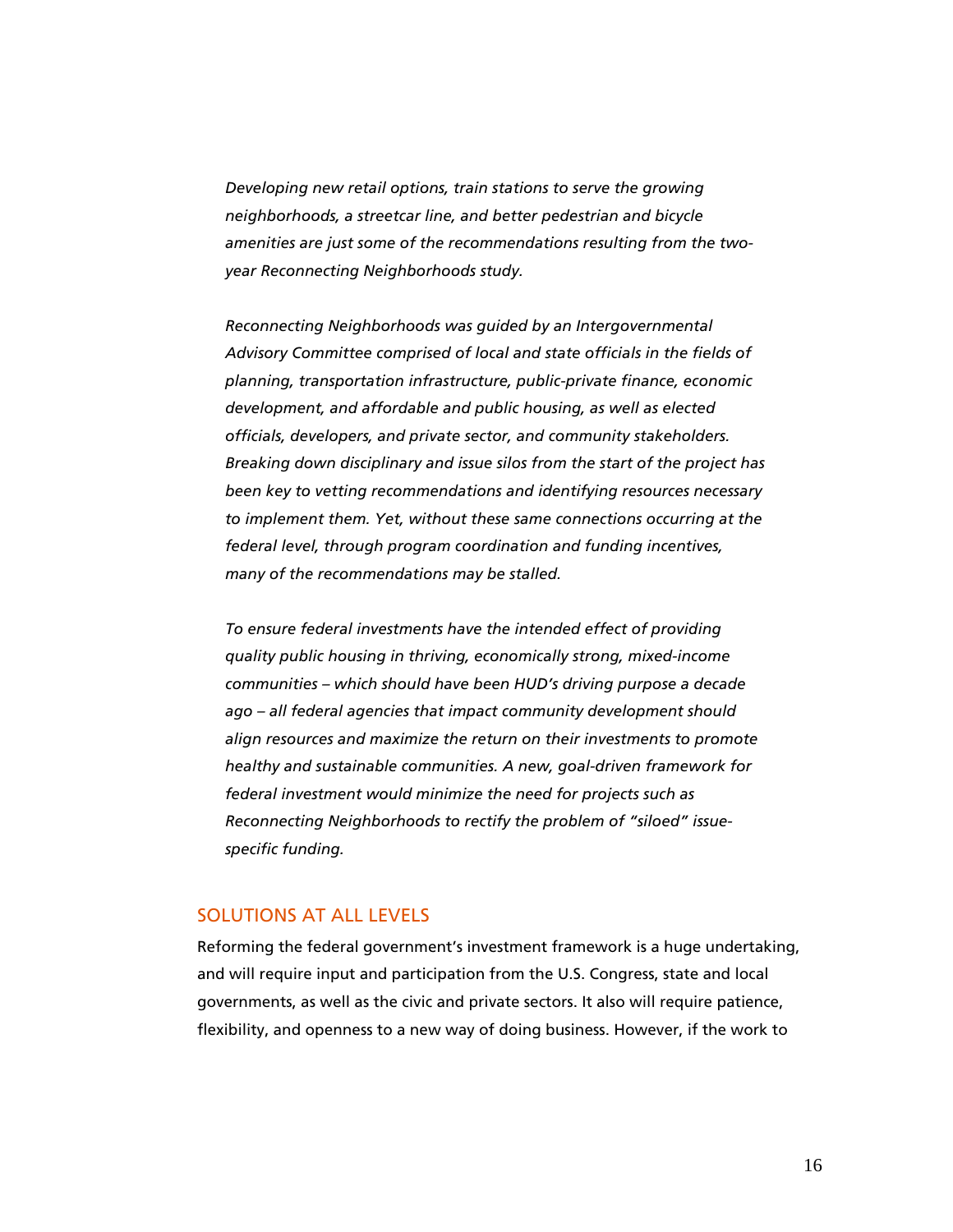craft this new framework is done publicly, with accountability and transparency, the ultimate benefits will be a magnet for participation.

As the Obama administration and so many state, regional and local leaders understand, the federal government needs a smart, efficient structure for investment that encourages comprehensive, outcome-oriented community planning, rewards collaboration and innovation, and measures investment against objective, costbenefit criteria. The basis for a new framework should be the fundamental and interconnected principles of economic viability, social equity, and environmental sustainability. While this paper focuses on investments in housing, transportation, the environment, and workforce development, a goal-driven investment strategy can be applied to most federal programs.

The three principles of viability, equity, and sustainability would inform specific, measurable priorities for public investment. These priorities might include: reductions in per capita vehicle miles traveled, carbon emissions, and fresh water consumption; or increased GDP, density of housing and jobs within a tight radius of transit, and education attainment levels. They also should be the criteria by which projects and programs are selected for investment.

Within a new framework for federal investment, it is important to target reforms at every level of government, while simultaneously recognizing that each state, region and municipality is best equipped to determine its own best course for pursuing shared priorities. The case studies here illustrate how the Chicago region is already breaking down silos, fostering interjurisdictional partnerships, and targeting measurable priorities. However, this is happening despite the majority of federal policies, not because of them. The federal government should prescribe these goals and provide lower levels of government with the flexibility and incentives to ensure goal-driven, right-sized, coordinated investment.

Generating the greatest return on federal investment starts with comprehensive, collaborative planning. By doing so in the greater Chicago area and throughout the